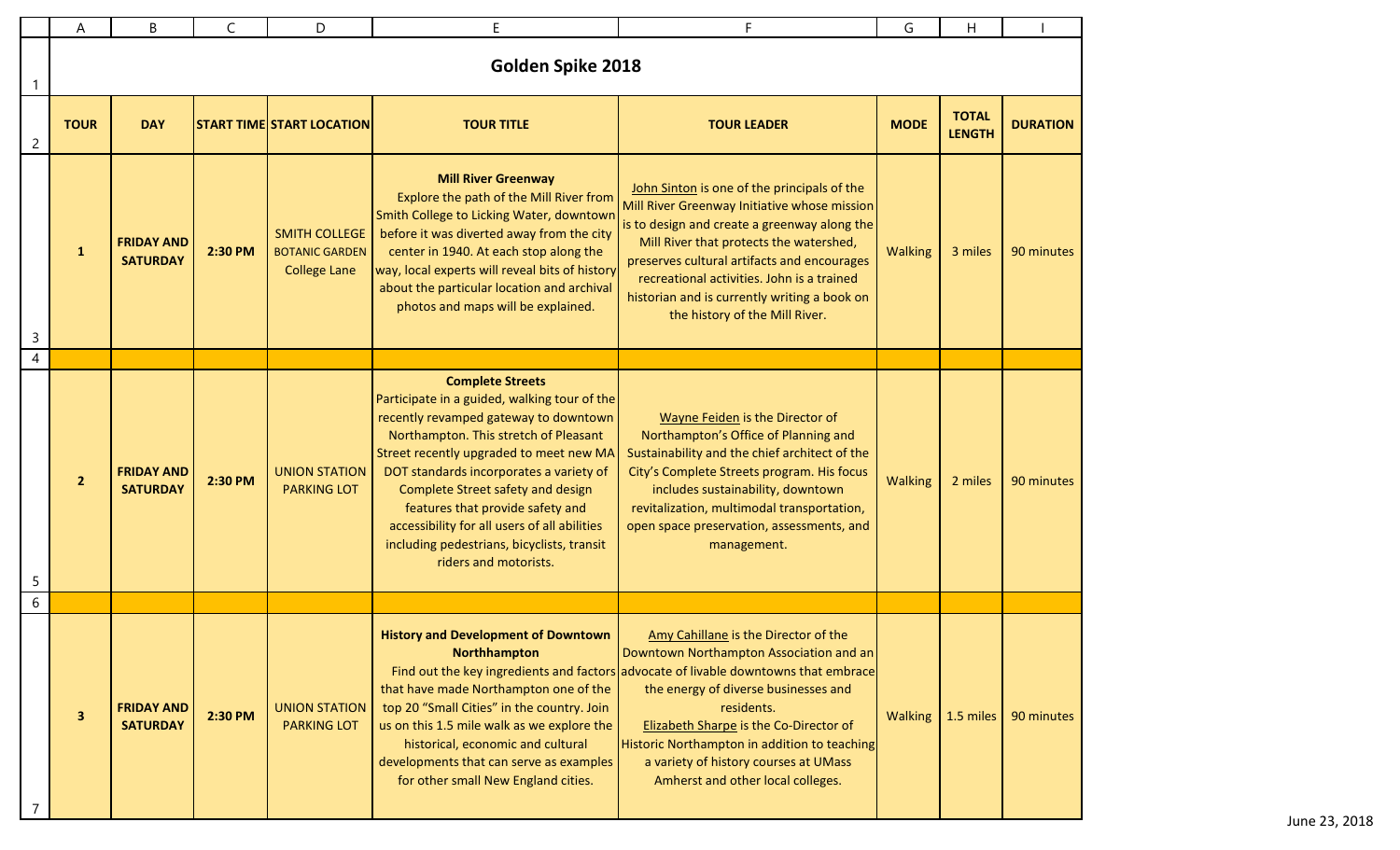|    | A | B                                    | $\mathsf{C}$ | D                                                     | E                                                                                                                                                                                                                                                                                                                                                                                                          | F                                                                                                                                                                                                                                                                                                                                                                              | G             | Н         |         |
|----|---|--------------------------------------|--------------|-------------------------------------------------------|------------------------------------------------------------------------------------------------------------------------------------------------------------------------------------------------------------------------------------------------------------------------------------------------------------------------------------------------------------------------------------------------------------|--------------------------------------------------------------------------------------------------------------------------------------------------------------------------------------------------------------------------------------------------------------------------------------------------------------------------------------------------------------------------------|---------------|-----------|---------|
| 8  |   |                                      |              |                                                       |                                                                                                                                                                                                                                                                                                                                                                                                            |                                                                                                                                                                                                                                                                                                                                                                                |               |           |         |
| 9  | 4 | <b>FRIDAY AND</b><br><b>SATURDAY</b> | 2:30 PM      | <b>ELKS LODGE</b><br>17 Spring St,<br><b>Florence</b> | <b>History of African Americans and the</b><br><b>Underground Railroad in Florence</b><br>Join us on a relaxed bike ride as we<br>explore some of the significant historical<br>sites of Florence's mid 1800s Abolitionist<br>and Utopian Communities. Stories of<br>Sojourner Truth, the Underground<br>Railroad, the early Silk Mill industries and<br>Florence Water Cures will highlight this<br>tour. | Steve Strimer serves on the Board of the<br>David Ruggles Center and Historic<br>Northampton while also working full-time at<br>the worker-owned Collective Copies and<br>assisting local authors through Levellers<br>Press. Supporting Steve with the tour will be<br>Board Members of the David Ruggles Center;<br><b>Suzanne Love Goldscheider and Tom</b><br>Goldscheider | <b>Biking</b> | 2.5 miles | 2 hours |
| 10 |   |                                      |              |                                                       |                                                                                                                                                                                                                                                                                                                                                                                                            |                                                                                                                                                                                                                                                                                                                                                                                |               |           |         |
| 11 | 5 | <b>SATURDAY</b><br><b>ONLY</b>       | 2:30 PM      | <b>UNION STATION</b><br><b>PARKING LOT</b>            | The Manhan Rail Trail (Easthampton)<br>Follow the remains of the 1915 New<br>Haven to Northampton canal that has<br>become one of the states treasured rail-<br>trails. Explore the natural highlights of the<br>area while learning about the funding and<br>engineering strategies of the trail's<br>development                                                                                         | Steve Donnelly serves on the Board of the<br>Friends of the Manhan Rail Trail and was<br>instrumental in conceiving the trail that<br>opened in 2004. A history buff, Steve is a<br>regular contributor to the Historical Journal<br>of Massachusetts                                                                                                                          | <b>Biking</b> | 10 miles  | 2 hours |
| 12 |   |                                      |              |                                                       |                                                                                                                                                                                                                                                                                                                                                                                                            |                                                                                                                                                                                                                                                                                                                                                                                |               |           |         |
| 13 | 6 | <b>FRIDAY AND</b><br><b>SATURDAY</b> | 2:30 PM      | <b>UNION STATION</b><br><b>PARKING LOT</b>            | <b>The MCRT's Norwottuck Trail</b><br>Explore 7 miles of one of the key<br>segments of the MA. Central Rail Trail<br>(MCRT) that connects the UMass Amherst<br>campus with local communities. Enjoy<br>great views of the CT. River and local<br>farmlands while the tour leader describes<br>the challenges and successes of this trail's<br>development.                                                 | Pete Sutton is the MassDOT Bicycle and<br>Pedestrian Program Coordinator and an<br>advocate of alternative transportation<br>models and Chairman of the MA. Pedestrian<br>and Bicycle Advisory Committee<br>Paul Jahnige is the MA. DCR Director of<br>Greenways and Trails. He is a wealth of<br>information on the development of the<br>MCRT system.                        | <b>Biking</b> | 14 miles  | 2 hours |
| 14 |   |                                      |              |                                                       |                                                                                                                                                                                                                                                                                                                                                                                                            |                                                                                                                                                                                                                                                                                                                                                                                |               |           |         |